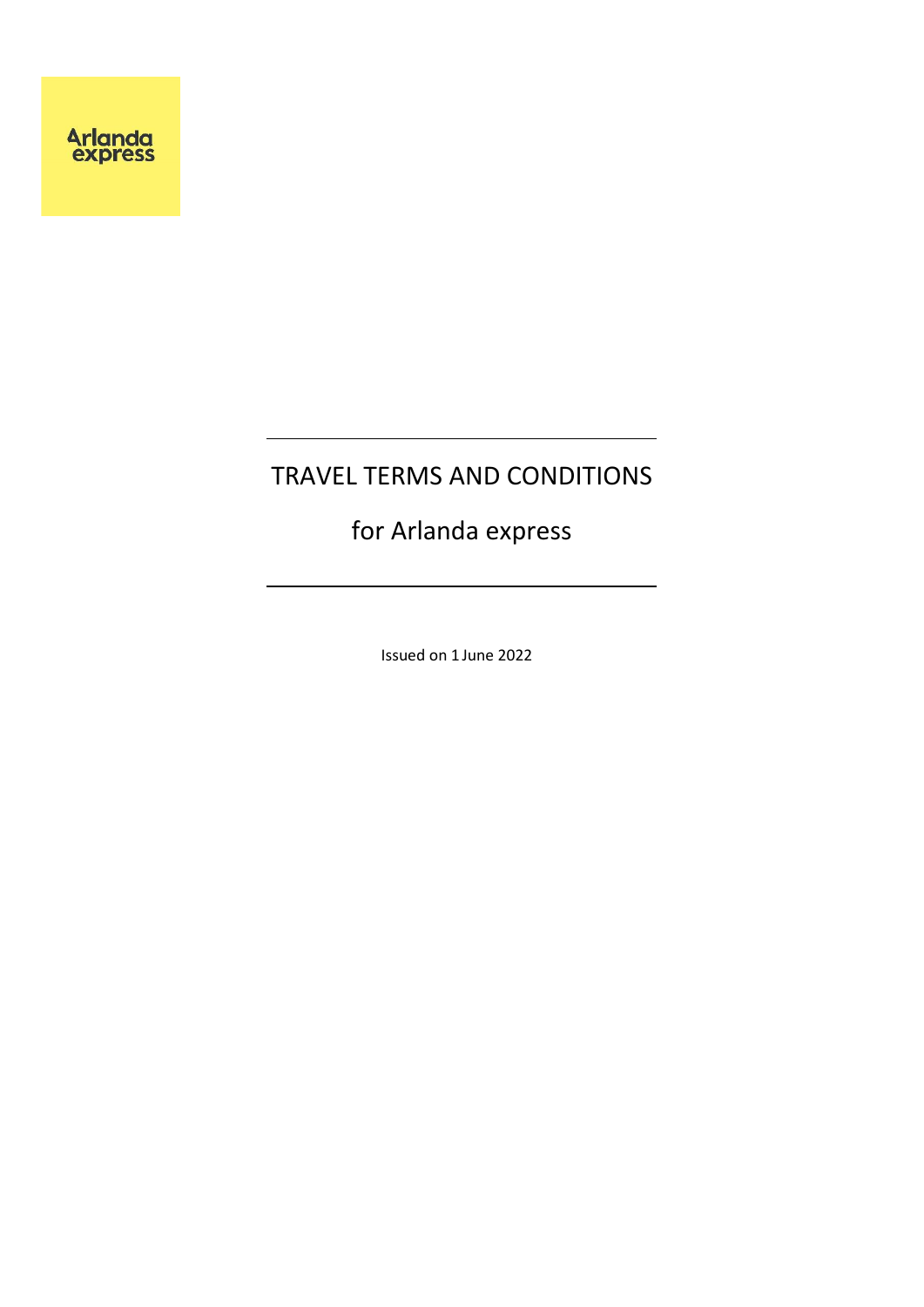## **1. INTRODUCTION**

- 1.1 A-Train AB ("**A-Train**") operates rail traffic between Stockholm Central and Stockholm Arlanda Airport under the "Arlanda express" brand ("**Arlanda express**").
- 1.2 The main parts of A-Train's and the Passenger's rights and obligations are regulated by the Swedish Act (2015:953) on the rights of public-transport passengers, Regulation (EC) No. 1371/2007 of the European Parliament and of the Council of 23 October 2007 on rail passengers' rights and obligations (PRR), and the Swedish Rail Traffic Act and other statutes.
- 1.3 These general terms and conditions (hereinafter referred to as "**Travel Terms and Conditions**") are applicable to all agreements entered into between A-Train and Passengers concerning the transportation of Passengers and luggage by A-Train. These Travel Terms and Conditions are also applicable should A-Train use a means of transport other than a train to perform the agreed transportation.
- 1.4 The Travel Terms and Conditions, and related price plans, apply to all travelling with Arlanda express, unless otherwise stated in Sections 1.5 – 1.6 below.
- 1.5 Journeys with resplus tickets are subject to special travel and purchase terms and conditions (the travel and purchase terms and conditions for such tickets are currently available on Samtrafiken's website: [http://www.samtrafiken.se\).](http://www.samtrafiken.se)./)
- 1.6 From time to time, relevant sections of the Travel Terms and Conditions may be supplemented or replaced in accordance with mandatory legislation.
- 1.7 These Travel Terms and Conditions are available on Arlanda express' website (www.arlandaexpress.com). The Travel Terms and Conditions are referenced at the back of every paper format Travel Voucher.

# **2. DEFINITIONS**

- 2.1 "**Adult**" means a Passenger from the age of 26 up to, and including, 64 years.
- 2.2 "**Child**" means a Passenger from the age of zero up to, and including, 17 years.
- 2.3 "**Delay**" means the difference in time between when a Passenger should have arrived at the Final Destination, according to the published timetable, and the Passenger's actual (or expected) arrival time.
- 2.4 "**Final Destination**" means the final destination for a Trip with Arlanda express, which is either Stockholm Central Station or Stockholm Arlanda Airport.
- 2.5 "**Passenger**" means an individual who has a Valid Voucher, and who travels or intends to travel with Arlanda express.
- 2.6 "**Pensioner**" means a Passenger of the age of 65 or above, or individuals who can present a valid certificate from either the Swedish Social Insurance Agency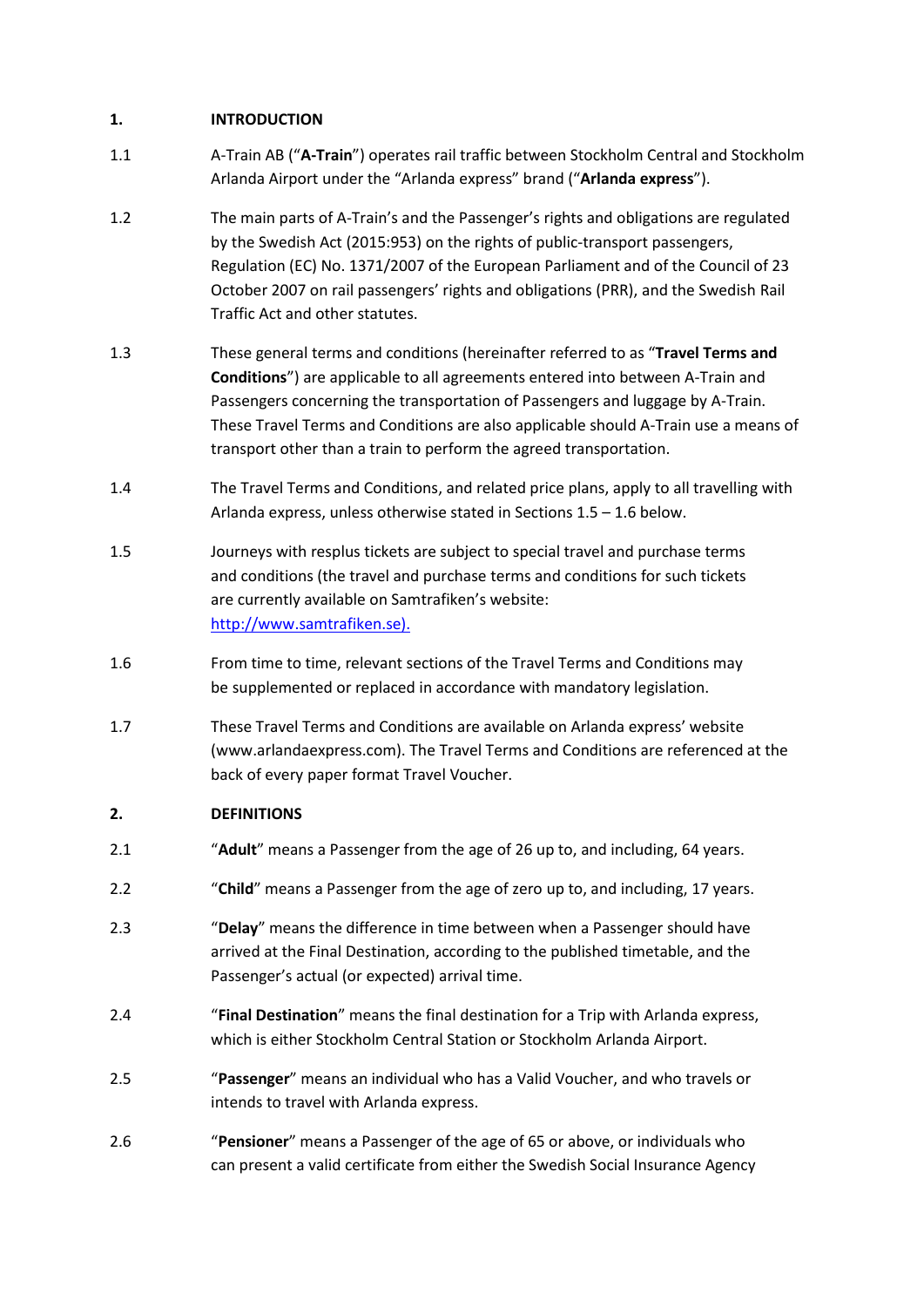(*Sw. Försäkringskassan*) or the Swedish Pensions Agency (*Sw. Pensionsmyndigheten*).

- 2.7 "**Traffic Officer**" means a driver, on-board staff, inspector or customer-service staff who wears a uniform or tag, or other item to distinctly indicate that he/she is a Traffic Officer.
- 2.8 "**Travel Voucher**" means a digital or physical ticket for a Trip with Arlanda express (including travel pass (*Sw. resepott*) or travel cards loaded with multiple journeys).
- 2.9 "**Trip**" means a trip with Arlanda express to a Final Destination, unless the ticket is a resplus ticket, in which case another carrier may also provide people transport, and the trip then refers to a trip to an end destination for a trip with the resplus ticket.
- 2.10 "**Valid Voucher**" means a Travel Voucher issued or approved by A-Train with a remaining validity period, that is carried on every Trip, correctly charged, validated and stamped.
- 2.11 "**Youth**" means a Passenger from the age of 18 up to, and including, 25 years.

# **3. TIMETABLES AND TARIFFS**

- 3.1 A-Train determines the from time-to-time applicable timetables and tariffs and reserves the right to change these. Temporary changes in the timetable may also occur, for example, in the case of track or road renovations, major events, etc. The from time-to-time applicable timetables and tariffs are available at Arlanda express' service points at Stockholm Central Station and through Arlanda express' digital media channels, such as its website and app.
- 3.2 The tariff is determined by the Passenger's Travel Voucher and age. An identification document must be presented upon request. If no such identification can be presented, the fee for Adults shall be paid.

## **4. TRAVEL VOUCHER**

- 4.1 A Valid Voucher is a confirmation of the agreement between A-Train and the Passenger, and includes the Travel Terms and Conditions.
- 4.2 The Passenger is responsible for having a Valid Voucher ready for presentation throughout the Trip.
- 4.3 To be considered a Valid Voucher, all mobile phone tickets or SMS tickets must be purchased and, where applicable, activated prior to boarding the train. The Passenger is responsible for having the mobile phone ticket or SMS ticket ready for presentation throughout the Trip.
- 4.4 Travel Vouchers can be purchased at Arlanda express' service points, or through Arlanda express' website or app. Travel Vouchers can also be purchased in conjunction with journeys at ticket vending machines or onboard Arlanda express.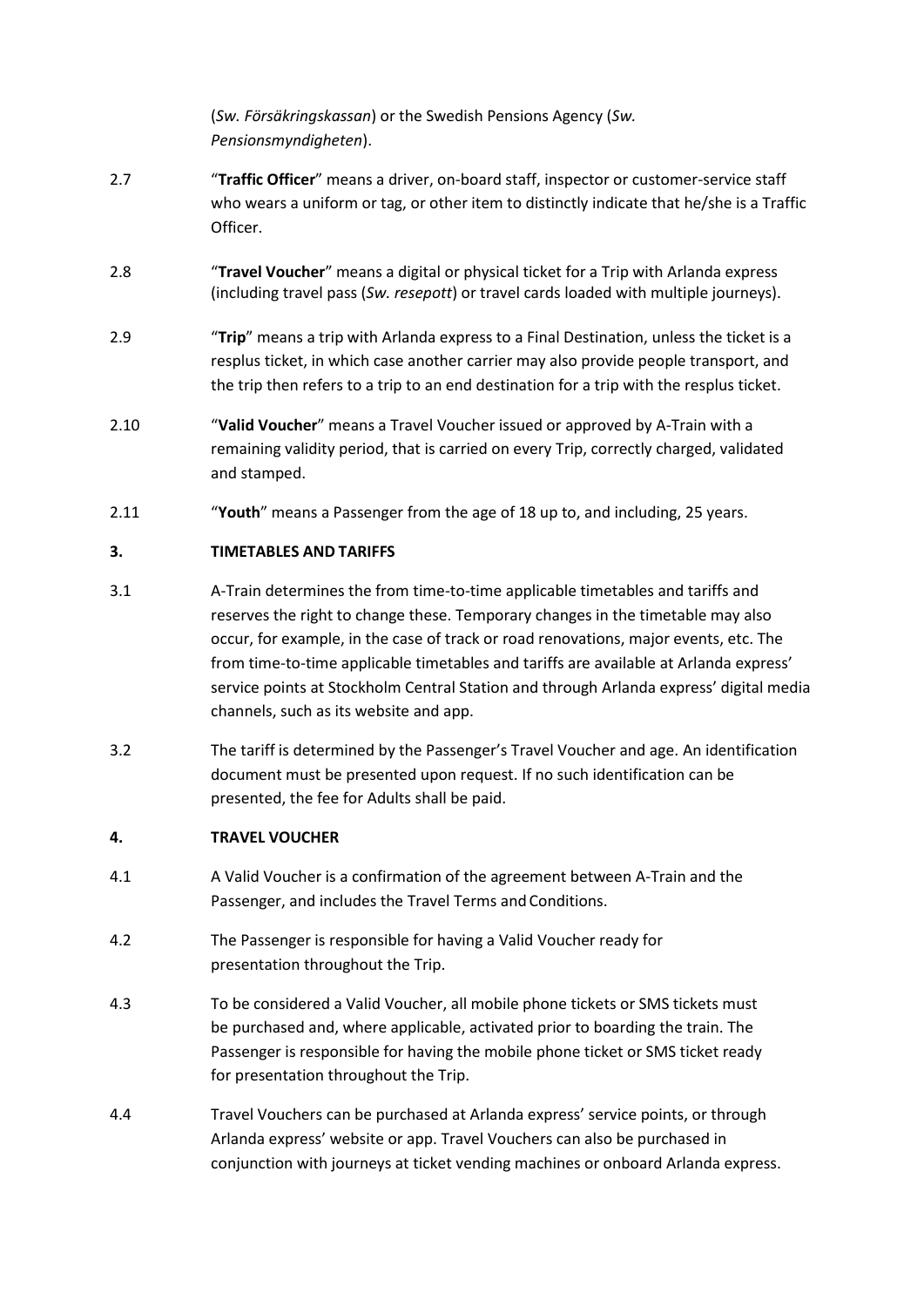- 4.5 On-board tariffs shall apply if tickets are purchased onboard. However, on-board tariffs will not be charged Passengers who were unable to obtain a Valid Voucher prior to boarding due to disability, a technical fault in the ticket vending machines or temporarily closed ticket vending machines or sales points.
- 4.6 Unless otherwise explicitly stated in the terms and conditions of specific types of tickets, a Travel Voucher may not be transferred or returned once the Trip has begun. A Travel Voucher that is explicitly stated to be personal for a named individual is valid solely for that individual.
- 4.7 Passengers may travel with all Arlanda express' trains for which the Travel Voucher is valid, subject to any restrictions that may be announced or otherwise communicated. However, A-Train cannot guarantee the Passenger a seat during the Trip.

# *Controls and additional charges*

- 4.8 Anyone who upon an inspection cannot present a Valid Voucher and who refuses to pay the on-board price will incur an additional charge of SEK 1,200. In such case, a police report may also be filed.
- 4.9 Traffic Officers are entitled to check that a Passenger has a Valid Voucher at any time during the Trip. During such inspection, Passengers are required to present or hand over a Valid Voucher and any supplementary documents, such as personal identification and a valid certificate from the Swedish Social Insurance Agency or the Swedish Pensions Agency, to the Traffic Officer. If such documents are not presented, the Traffic Officer is entitled to impose an additional charge in accordance with Section 4.8 above.
- 4.10 Passengers whose Valid Voucher or supplementary document(s), such as a student card, are registered in their mobile phone are obligated to temporarily hand over the mobile phone to the Traffic Officer, should the Traffic Officer deem this necessary in order to perform the inspection. The Passenger is responsible for having the mobile phone ticket, SMS ticket or any supplementary documents ready for presentation throughout the Trip. Lost Travel Vouchers are not reimbursed.
- 4.11 Misuse of Travel Vouchers is punishable by law, and may lead to confiscation or withdrawal of the Travel Voucher and the issuing of additional charges in accordance with Section 4.8.
- 4.12 Passengers who fail to present a Valid Voucher or an onboard ticket, and who refuse to pay the additional charge may be requested to leave the train.

# *Refunds*

4.13 Refund of tickets are possible within the validity period of the Travel Voucher, as long as the product has not been activated or a Trip with the Travel Voucher has commenced, and upon presentation of a receipt from the purchase. A Travel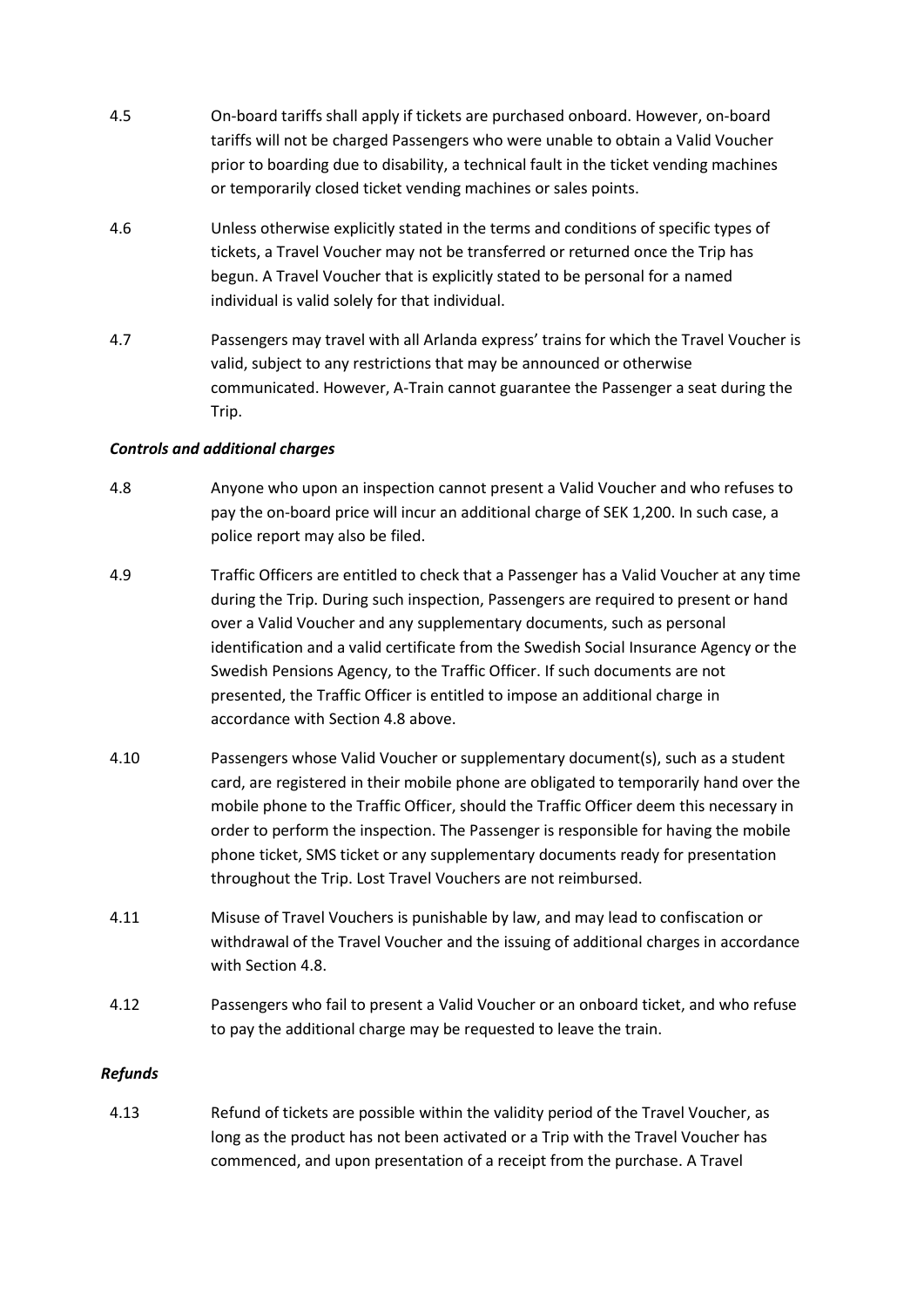Voucher loaded with multiple tickets is deemed to be activated in conjunction with the commencement of the first Trip with the Travel Voucher and, accordingly, remaining tickets on the Travel Voucher are not refundable. However, please see Section 10.9 regarding the right to cancel an agreement regarding purchase of a Travel Voucher loaded with multiple tickets under certain conditions.

4.14 If a Travel Voucher that is issued by A-Train is returned prior to the expiry of the ticket's validity period, and before it is activated or a Trip with it commences, the price for the Travel Voucher is repaid, unless otherwise stated on the Travel Voucher.

# **5. GENERAL REGULATIONS DURING THE TRIP**

- 5.1 Passengers are obligated to comply with the Swedish Railways Act (2004:519), the Swedish Public Order Act (1993:1617) and any applicable legislation, and any special regulations that may be issued from time to time. The same shall apply to the guidelines and instructions of a Traffic Officer. Those who do not comply with these regulations may be rejected from the train and consequently lose their right to travel, without being entitled to any repayment of the fee for the Travel Voucher.
- 5.2 Individuals who are intoxicated, who carry such property as described in Section 6.2 below, or who act in a manner that causes suspicion that they will disturb the peace and order or in any other manner endanger the safety of the traffic, or of a person or property, may be denied boarding and lose their right to travel, without being entitled to any repayment of the fee for the Travel Voucher.
- 5.3 On and off-boarding is normally permitted solely at stations or designated stops. In the event that on and off-boarding has to occur at other locations, the instructions issued by Traffic Officers must be obeyed. When the train is in motion, all on and offboarding is prohibited, as is the opening of doors. Doors that are being closed may not be blocked or forcefully opened.
- 5.4 On trains or at stations, on platforms or at stops within the Arlanda express area, it is prohibited to touch operating devices and signalling facilities, and misuse alarm devices, emergency door openers, rescue equipment or similar equipment, or in any other manner disrupt, block or attempt to disrupt the traffic.
- 5.5 No alcoholic beverages may be consumed onboard the Arlanda express.
- 5.6 Smoking and the use of e-cigarettes are prohibited onboard the Arlanda express, as well as in premises or other spaces located indoors, outdoors or underground that are intended for use by those travelling with Arlanda express.
- 5.7 Food must be consumed in a manner that does not inconvenience other Passengers.
- 5.8 During the Trip, radios, music players, mobile phones, music instruments or similar items may not be used in a manner that disturbs or inconveniences Traffic Officers or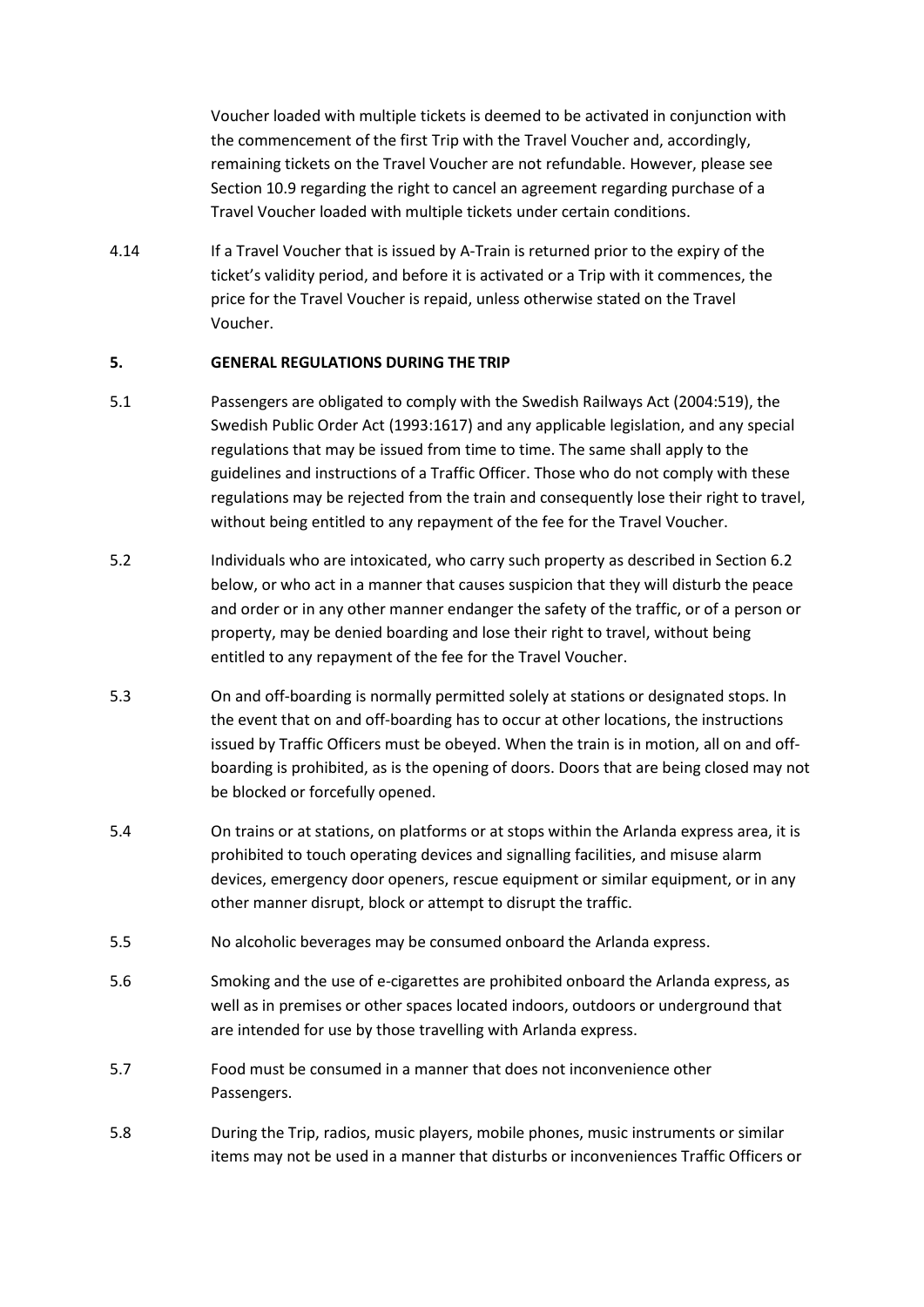other Passengers.

5.9 On the trains, platforms, in the waiting areas and other areas and premises that A-Train has at its disposal, filming or photographing for commercial purposes, sales activities, interviews, distribution of advertising or similar are prohibited, unless special permission has been obtained from A-Train.

## *Children travelling alone*

- 5.10 A Child under the age of eight years may not, due to safety reasons, travel alone with Arlanda express. This means that a Passenger of the age of 18 years or older must travel with, and be responsible for, the Child during the Trip, unless otherwise stated in Section 5.11 below.
- 5.11 As regards a Child above the age of eight, the Child's guardians may decide that the Child may take the Trip alone. The Child's guardians may also decide that such Child may be responsible for a Child under the age of eight during the Trip. However, the Child's guardians are solely responsible for these decisions and A-Train does not have any special responsibilities with respect to helping or assisting Children that are travelling alone (for example during evacuation or traffic disruptions).

# **6 LUGGAGE**

# *Personal luggage*

- 6.1 The Passenger may bring personal luggage consisting of bags or objects of reasonable dimensions that are easily carried off and on Arlanda express by the Passenger. For this luggage, the Passenger is entitled to utilise the space above and below his/her seat, or other locations on the train specifically designated for luggage. Personal luggage is to be stored without causing inconveniencing to other Passengers and may not be placed on seats or block any evacuation routes.
- 6.2 The following types of personal luggage may not be brought onboard:
	- 1. dangerous goods (goods that may pose a risk to health, safety, property or the environment when transported, such as explosive and flammable items),
	- 2. firearms, unless a component vital to the weapon's function is removed and stored separately from the weapon,
	- 3. other objects that may cause inconvenience or discomfort to fellow Passengers or A-Train, or which can cause damage,
	- 4. living animals, with the exceptions set out in Section 6.9 below.
- 6.3 There are no facilities for registering or checking in luggage.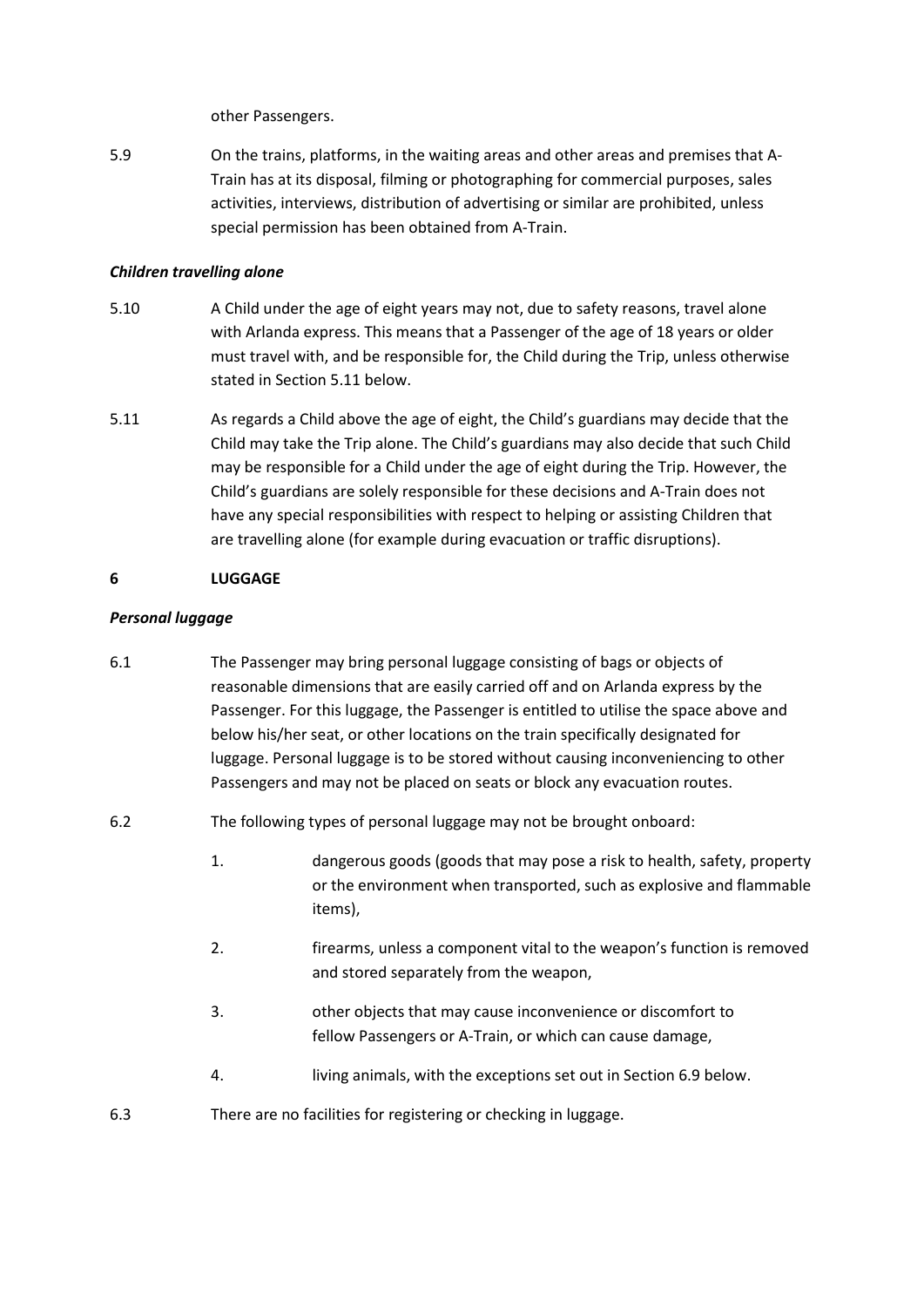## *Bicycles*

| 6.4          | Subject to the space available, one conventional bicycle (includes electric<br>bicycle) per Passenger may be taken onboard the Arlanda express.                                                                                                                                                                                                                                                                                     |
|--------------|-------------------------------------------------------------------------------------------------------------------------------------------------------------------------------------------------------------------------------------------------------------------------------------------------------------------------------------------------------------------------------------------------------------------------------------|
| 6.5          | Electric-powered vehicles intended for the transportation of an individual (such as<br>Segways or electric mopeds) are not considered as a bicycle under these terms and<br>conditions and may not be taken onboard the Arlanda express. However, mobility<br>aids permitted under Section 8.4 may be carried on the Arlanda express, as well as<br>hoverboards and electric kick-bikes (which must not, however, be used onboard). |
| 6.6          | Bicycles must be placed in specifically marked and designated spaces and secured<br>with special harnesses, if such is available.                                                                                                                                                                                                                                                                                                   |
| <b>Prams</b> |                                                                                                                                                                                                                                                                                                                                                                                                                                     |
| 6.7          | Subject to the space available, prams may be taken onboard free of charge and<br>should be stored in the spaces designated for them. The brakes on the Pram shall be<br>locked. Harnesses for prams are to be used, if available.                                                                                                                                                                                                   |
| 6.8          | Prams may not be placed in a manner that obstructs Passengers or blocks                                                                                                                                                                                                                                                                                                                                                             |

#### *Pets, guide dogs, etc.*

evacuation routes.

- 6.9 Dogs or other small-sized pet that do not cause inconvenience to other Passengers may be brought along on the Trip free of charge, and shall then travel in the designated and specially indicated space on the train, or in accordance with Traffic Officer's instructions. Pets may only be taken onboard the train in specially indicated carriages. During the Trip, pets are to be kept on a leash or in bags or cages intended for the purpose. Pets may not be placed on the seats.
- 6.10 Passengers with pets are responsible for their pets, and may be denied boarding or told to leave the train if the pet is deemed to disturb other Passengers or Traffic Officers.
- 6.11 Guide dogs and service dogs for the personal assistance of a specific Passenger may be taken onboard free of charge and travel with the Passenger in any location onboard the train.

## *The Passenger's responsibilities*

- 6.12 Passengers are to personally supervise their bags, bicycle, pram, wheelchair, pet or other accompanying luggage. The Passenger is personally responsible for damage to or the theft of his/her luggage, as well as damage that his/her luggage may cause to A-Train, the train, Traffic Officer, another Passenger, or property brought by another Passenger.
- 6.13 Should A-Train be liable for compensation to another Passenger or third party for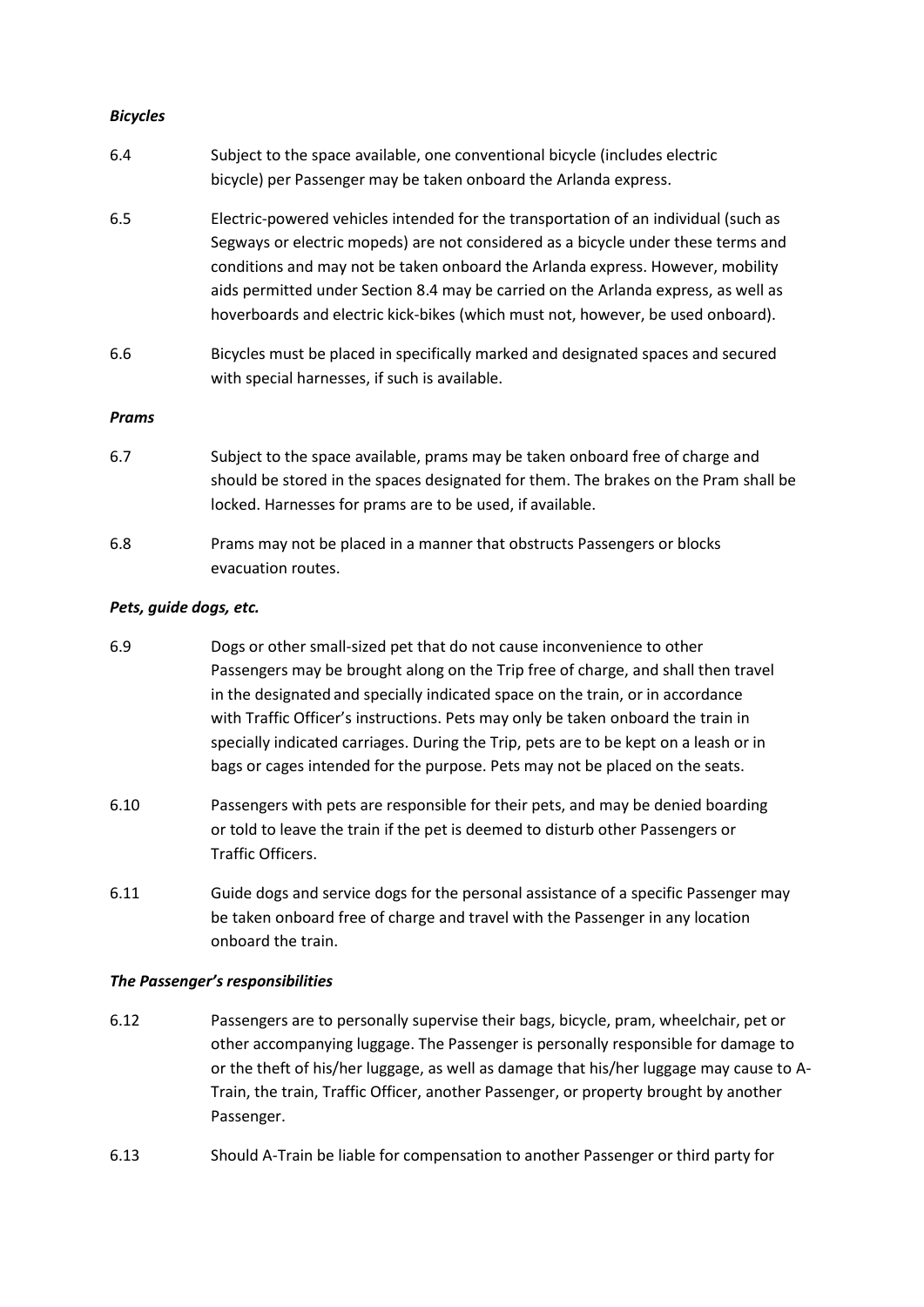damage caused by luggage as described above, the Passenger who brought the luggage in question shall indemnify and hold A-Train harmless against such costs.

# **7 LOST AND FOUND PROPERTY**

- 7.1 Lost property found on Arlanda Express shall be handed over to a Traffic Officer, or to someone else that the Traffic Officer refers to, without any right to compensation. Lost property is handled by A-Train in accordance with the Swedish Lost Property Act (1938:121). Upon finding lost property, A-Train is entitled to discard items of insignificant or no economic value.
- 7.2 Should the owner of specific lost property remain unknown after three (3) months from the date when it was found, or should the owner not retrieve the lost property within one (1) month from date that he/she is informed about the finding, A-Train is entitled to discard or sell the lost property.
- 7.3 Objects lost or left on Arlanda express trains are to be reported to Arlanda express' customer service department or via Arlanda express' website (www.arlandaexpress.com) within reasonable time.

## **8 SERVICES FOR INDIVIDUALS WITHDISABILITIES**

- 8.1 Passengers with disabilities are entitled to free of charge assistance by Traffic Officers in conjunction with payment for a Trip. Disabled Passengers are entitled to purchase tickets onboard trains without any surcharges.
- 8.2 Passengers with disabilities are entitled to free of charge assistance by Traffic Officers during the Trip and when on and off-boarding.
- 8.3 Should a disability assistance attendant be required at Stockholm Arlanda Airport for helping a Passenger with a disability to get to and from Arlanda express' platforms to a respective terminal and airline, the Traffic Officer must be notified prior to departure or while onboard the train, in connection with the inspection of the Travel Vouchers.
- 8.4 Subject to the space available, a wheelchair, rollator, powered wheelchair and other similar mobility aid may be brought onboard free of charge, provided that the aid is no more than 80 cm wide, 120 cm long and weighs no more than 300 kg including the Passenger.
- 8.5 During a Trip, wheelchairs or equivalent mobility aids are to be placed at designated locations, if any, with their brakes locked. During a Trip, the Passenger may travel seated in a wheelchair.
- 8.6 When harnesses for wheelchairs or other mobility aids are available, they are to be used by the Passenger throughout the Trip. Traffic Officers are to ensure that the wheelchair is fastened when such equipment is available.
- 8.7 More detailed information to individuals with disabilities or reduced mobility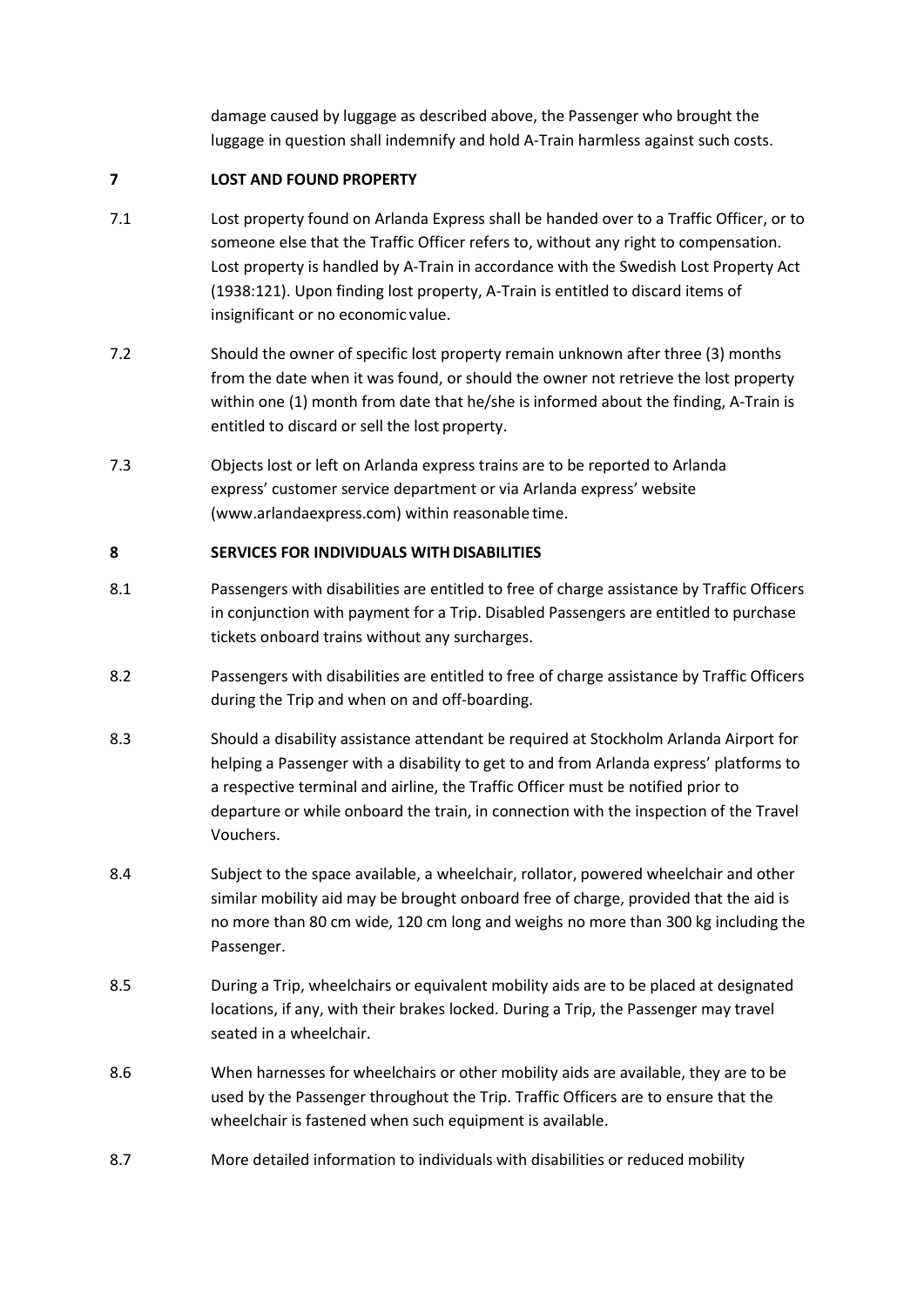regarding their possibilities to travel, the accessibility of the traffic services, and the possibilities to get on and off the train can be obtained via Arlanda express' customer service.

#### **9 COMPENSATION FOR DELAYS**

#### *Arlanda express' travel time guarantee*

9.1 If an Arlanda express train, for whatever reason, arrives at the Final Destination (i.e. Stockholm Arlanda Airport or Stockholm Central Station) in such time that the Passenger experiences a Delay of more than five minutes, the Passenger has the right to have a new Travel Voucher issued (for a corresponding trip).

## *Compensation for traffic delays*

9.2 In case of Delay, a Passenger may claim compensation in accordance with Sections 9.3 – 9.7 below. However, if a new Travel Voucher has been issued to the Passenger according to Arlanda express' travel time guarantee (set out in Section 9.1 above), the Passenger is not entitled to *also* claim other compensation, for the same Delay, in accordance with Sections 9.3 – 9.7. To be eligible for compensation in accordance with Sections 9.3 – 9.7, a Passenger must plan their Trip in such a manner that the Passenger arrives at the Final Destination well ahead of the time it must change to any connecting journey. In addition to what is set out below, the special travel terms and conditions for resplus journeys also apply to a Passenger travelling on a resplus ticket (see Section 1.5 for a link to the terms andconditions applicable for resplus tickets).

> Compensation according to Sections 9.3 – 9.6 complies with the provisions of the Swedish Act on the Rights of Public Transport Passengers (2015:953). A-Train thereby (except for certain special regulations related to trips with resplus tickets) fulfils its statutory obligations to provide compensation. Compensation for Delays that is offered according section 9.7 is usually in addition to what A-Train is legally obligated to offer Passengers in case of a Delay.

## *Actual Delays exceeding 20 minutes*

9.3 If a Passenger arrives at its Final Destination with a Delay of more than 20 minutes, the Passenger is, provided that no claim is made for compensation under Section 9.4 for anticipated Delay, or under Arlanda express' travel time guarantee in Section 9.1, entitled to a price reduction and refund in accordance with thefollowing:

> a) 50 per cent of the fare that the Passenger has paid for the Trip, if the Delay is more than 20 minutes,

b) 75 per cent of the fare that the Passenger has paid for the Trip, if the Delay is more than 40 minutes, and

c) the full amount of the fare that the Passenger has paid for the Trip, if the Delay is more than 60 minutes.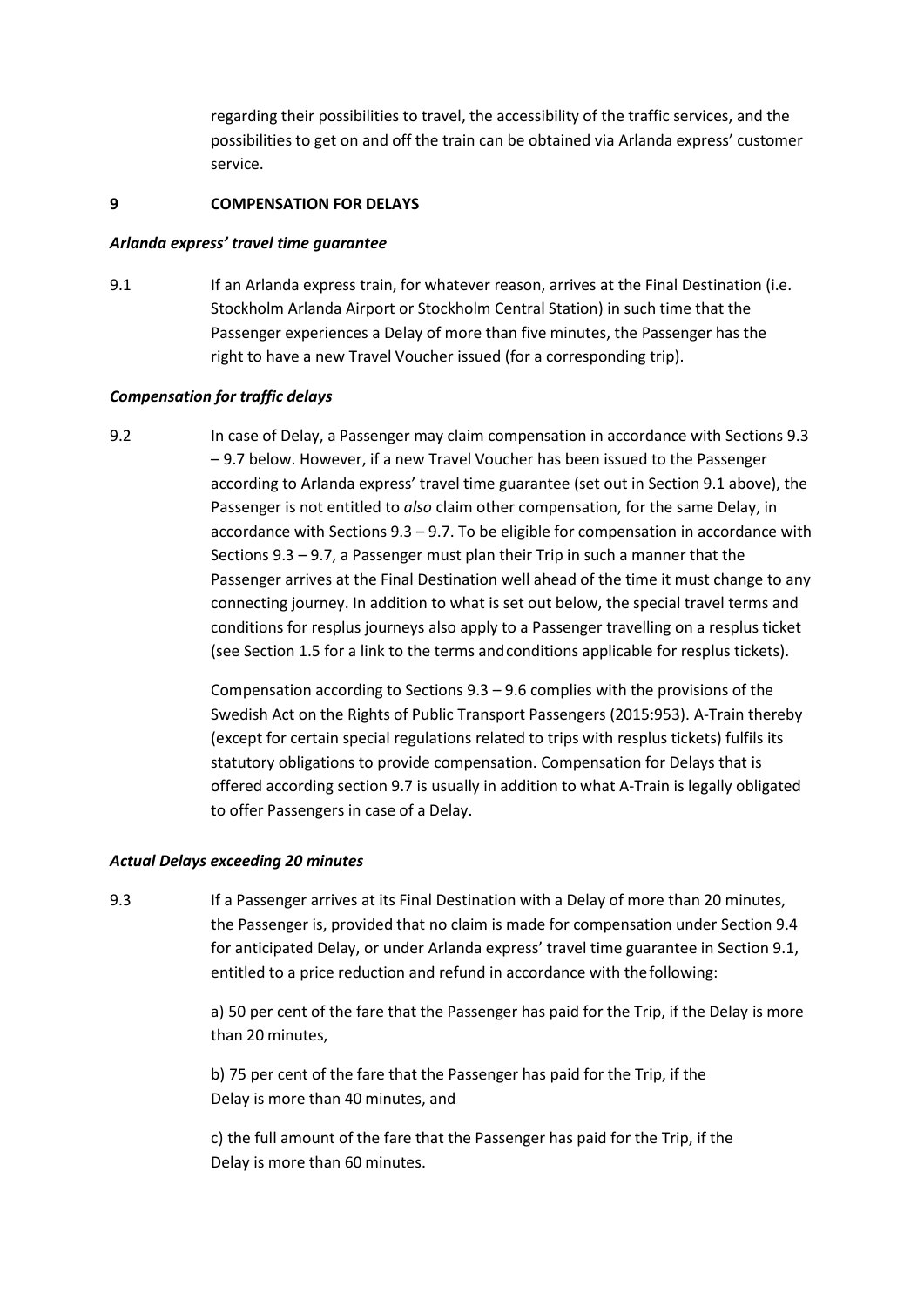#### *Anticipated Delays of 20 minutes or more*

- 9.4 If there are reasonable grounds to assume that a Trip will lead to a Delay by more than 20 minutes, the Passenger is entitled to compensation for reasonable costs for other transport to reach its Final Destination (i.e. either Stockholm Arlanda Airport or Stockholm Central Station). This also applies in the absence of an agreement on transport for the Trip that is anticipated to be Delayed, if the Passenger has made specific arrangements to travel with Arlanda express (have appeared on the platform prior to departure).
- 9.5 If the Passenger has not paid for the Trip, A-Train may deduct the cost that would have been incurred by the Passenger if it had paid for the Trip. The starting point is that the cost that would have been incurred by the Passenger is the current fare for a single Adult ticket. If it turns out that the Passenger, when claiming compensation from A-Train, was a Child, Youth or Pensioner when the Delay occurred, the actual fare for a single Child, Youth or Pensioner ticket will be deducted instead.

The maximum amount of compensation per Passenger for an anticipated Delay under Section 9.4 is 1/40 of the price base amount pursuant to Chapter 2, Section 7 of the Social Insurance Code of the year that the Trip should have been completed.

9.6 Compensation for other transport in the event of an anticipated Delay is paid for the means of transportation that would have been a satisfactory alternative for the Passenger (such as taxi or airport bus).

> In order to receive compensation under this Section 9.6, the Passenger must submit its receipts to A-Train.

## *A Delay that leads to the Passenger being stuck on the train for 50 minutes or longer*

9.7 If the Trip, from when the train has left the platform, takes more than 50 minutes to reach the Final Destination, a Passenger onboard such Delayed train, is entitled to:

> a) the fare, or some of the fare, that the Passenger has paid for the Trip in accordance with Section 9.3, alternatively a new ticket according to Arlanda express' travel time guarantee (Section 9.1),

> b) compensation for the actual, reasonable additional costs incurred by rebooking a ticket for connecting transport (for a connecting trip with the same type of transport to the intended end destination) from Stockholm Arlanda Airport or Stockholm Central Station, or the cost of a new ticket for the same connecting transport (please note that special terms and conditions apply for a journey with a resplus ticket).

> In order to receive compensation under this Section 9.7, the Passenger must submit tickets and receipts to A-Train.

> The maximum amount of compensation per Passenger under this Section 9.7 is 3/10 of the price base amount pursuant to Chapter 2, Section 7 of the Social Insurance Code of the year that the Trip should have been completed.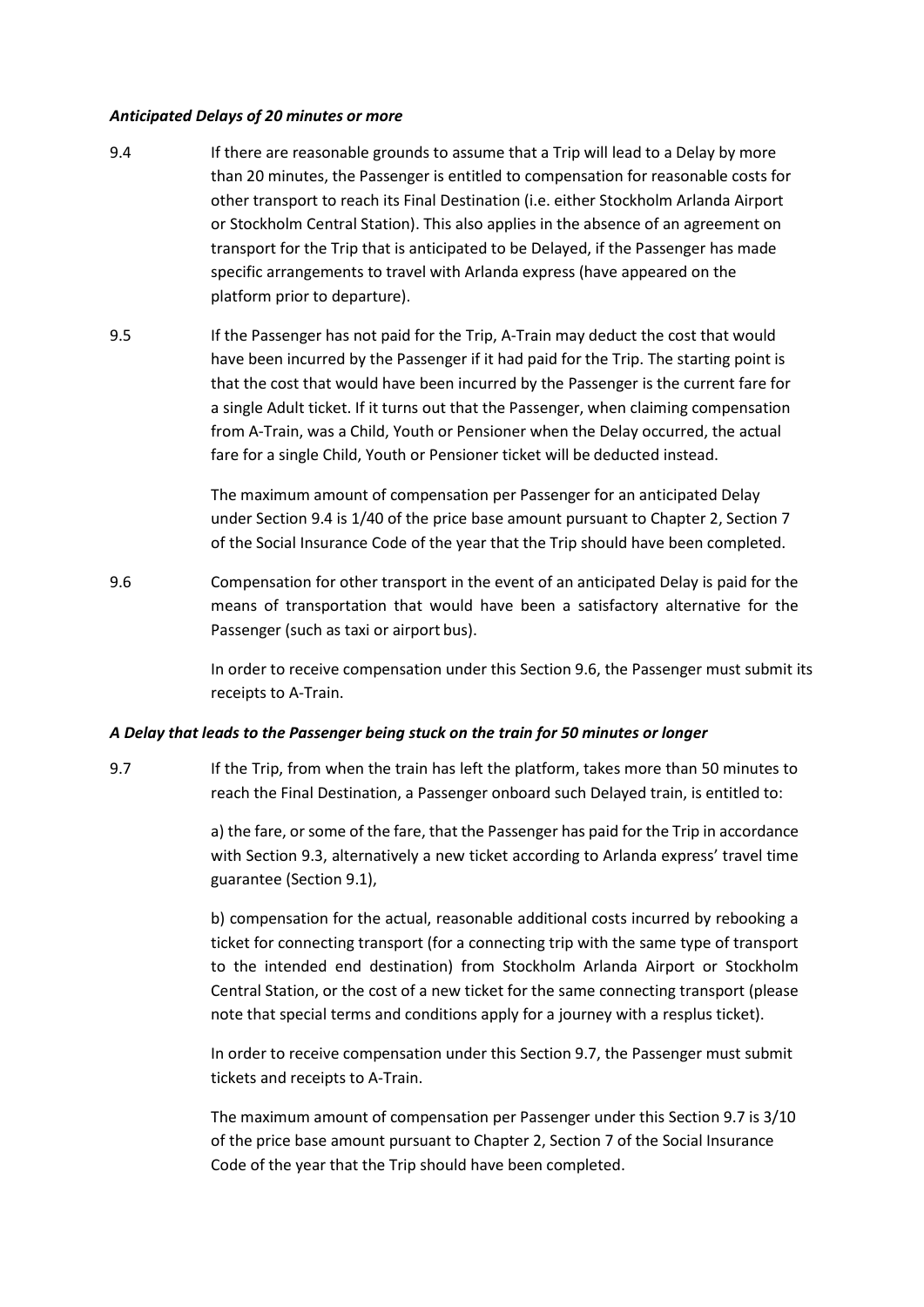# **10 GENERAL LIABILITY**

## *A-Train's liability*

- 10.1 A-Train is liable for damage arising as a result of the decease or physical or psychological damage due to an accident related to the operations of the rail service, and which occurs while the Passenger is onboard, or boarding or leaving the Arlanda express train. A-Train is not liable for damage occurring before or after the Passenger has travelled with the train (such as damage that occurs in connection with the use of escalators, elevators or any other contexts unrelated to the operation of the rail service).
- 10.2 A-Train is not liable for damage as set out in Section 10.1:

a) if the accident was caused by circumstances not attributable to the actual operation of the rail service and which A-Train could not have avoided or prevented, even if A-Train exercised the care required by thecircumstances,

b) to the extent that the accident was due to the fault or negligence by the Passenger,

c) if the accident was due to the behaviour of a third party that A-Train could not have avoided or prevented the consequences of, even if A-Train excecised the care required by thecircumstances. A different company that use the same infrastructure shall not be regarded as a third party. The right of recourse from third parties shall not be impacted.

- 10.3 For property carried by the Passenger, or luggage accompanying the Passenger onboard the train, that is lost or damaged and that has no relation to personal injury, A-Train will only be responsible if the fault or negligence is attributable to A-Train. The responsibility hereof is limited to half of the price base amount, unless A-Train wilfully caused the damage or acted in a grossly negligent manner. However, full-value compensation will be paid for lost or damaged aids specifically customised for disabilities.
- 10.4 A-Train is not liable for damage which the Passenger may suffer due to the Passenger's negligence of the train's departure time, due to the Passenger boarding the wrong train or carriage or due to the Passenger's failure to leave the train at his/her designated station. Further, A-Train is not liable for the damage the Passenger may experience due to not taking the time to change to any potential connecting journey into account.
- 10.5 A-Train is in no event liable for any loss of business, loss of profit or otherwise for indirect or consequential damages.
- 10.6 A-Trains liability for Delays are set out in Section 9.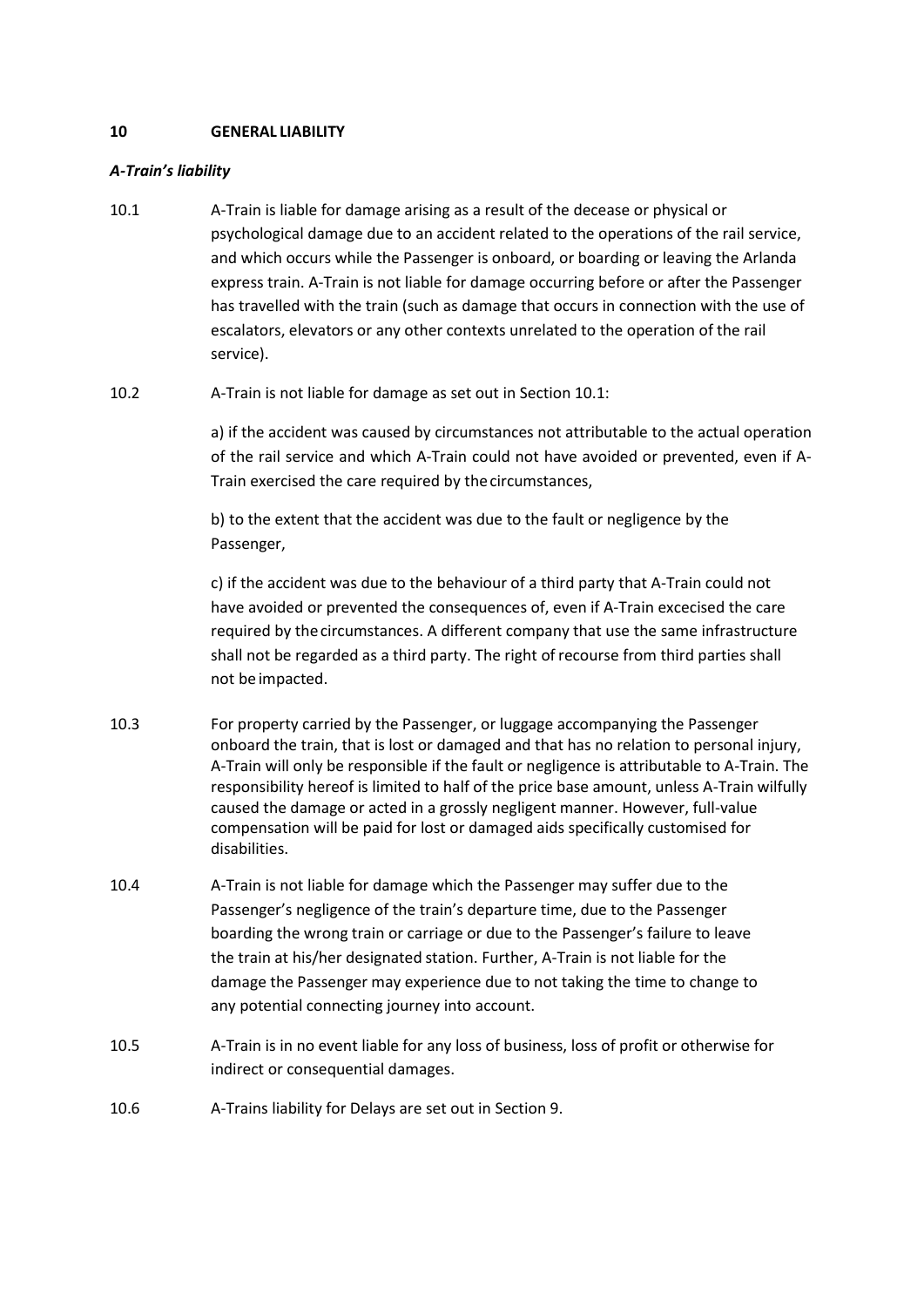## *The Passenger's liability*

10.7 The Passenger is liable for any damage incurred by A-Train, or another Passenger (including their property), which is caused by the Passenger by intent or by negligence. The Passenger is also liable for personal injury and damage to property caused by its luggage. This also applies if the luggage is placed in such a manner that the Passenger is unable to keep it under supervision.

# *Withdrawal from agreement regarding purchase of Travel Voucher loaded with multiple tickets (e.g. the travel pass "resepotten").*

10.8 The Passenger may, during the validity period of the Travel Voucher, withdraw from the agreement concerning the purchase of a Travel Voucher loaded with multiple tickets (for example the travel pass "resepotten") if Arlanda express' traffic offering is changed, after the purchase, in a manner that deviates from what the Passenger had reason to assume at the time of the purchase and the deviation is of material importance to the Passenger. If a Passenger withdraws from the agreement regarding the purchase of a Travel Voucher loaded with multiple tickets, the Passenger is entitled to a refund of the portion of the price of the Travel Voucher pertaining to the remaining, non-used, tickets loaded on the Travel Voucher.

# **11 COMPLAINTS, CLAIMS FOR COMPENSATION, AND SETTLEMENT OF DISPUTES**

## *Complaints*

- 11.1 The Passenger has a right to compensation for certain expenses due to disturbances in the train service, see Section 9 above. The Passenger may claim compensation in accordance with Section 9 only if the Passenger notifies A-Train about his/her intention to invoke a Delay (claim) within a reasonable time after the completion of the Trip, or the time when the Trip should have been completed if the transportation service had been performed. A notice submitted within three months after the completion of the Trip, or the time that it should have been completed, is always considered to be as a timely submission. If a complaint notification has been sent in an appropriate manner, the complaint is deemed to have been made at the time of its submission.
- 11.2 As a starting point, any other complaints shall be submitted in writing to Arlanda express' customer service within a reasonable time, but no later than three (3) months after completion of the Trip.

## *Making a claim for compensation*

11.3 A Passenger wishing to receive compensation in cash from A-Train shall indicate the amount requested and provide information regarding what type of cost or damage the compensation is requested for, e.g. for journey with other means of transportation, damaged luggage, or expenses for hotel accommodation and, if A-Train requests, provide information about any potential insurance cover. The Passenger shall prove that the cost/damage has been incurred by the Passenger and